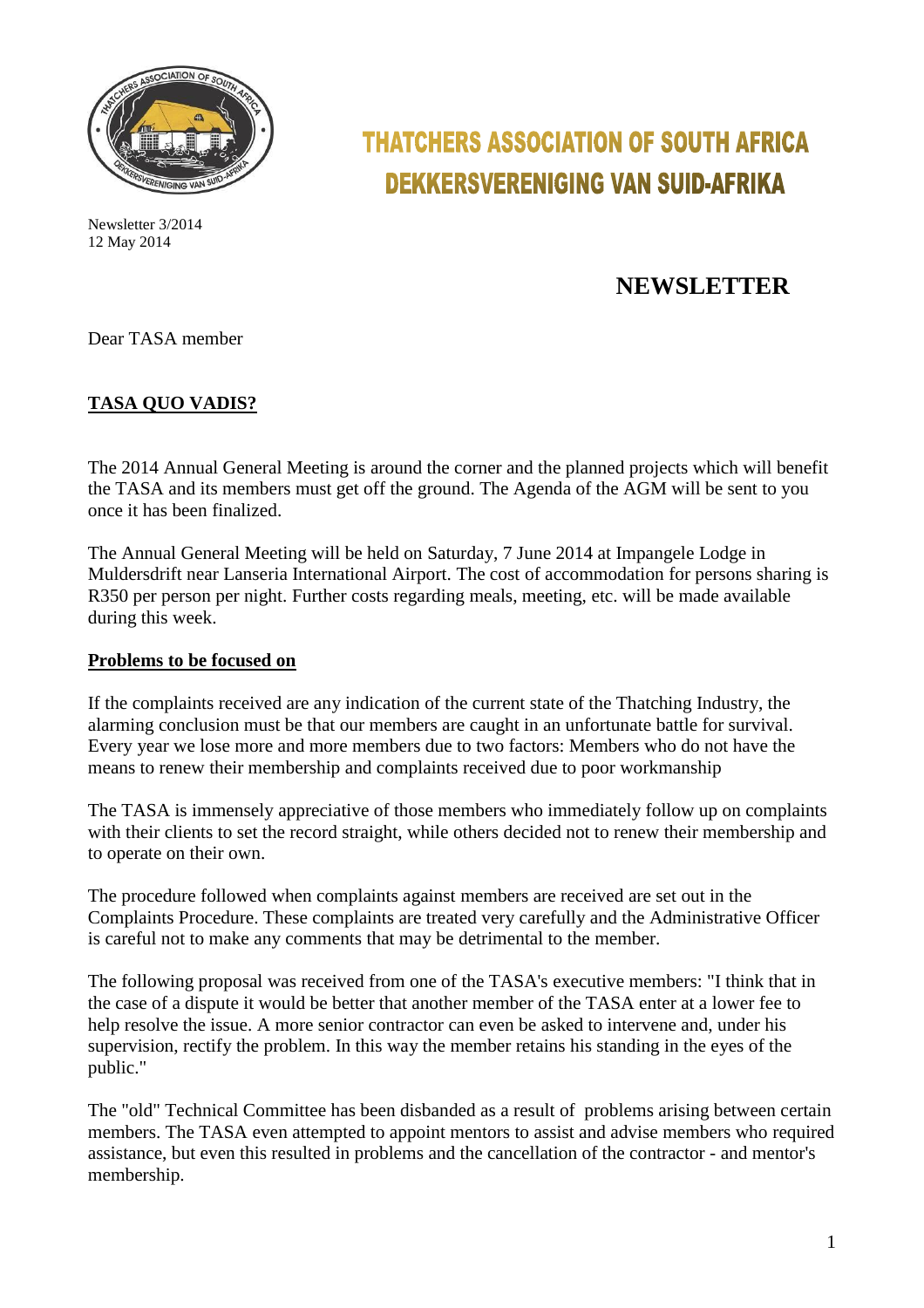We would like to hear what your views are regarding the above. We will be able to pull through by standing together and assisting each other.

The number of complaints that resulted in lawsuits, especially those of non-members increased. Mr. Abe Stears of SATAS (South African Technical Auditing Services) and Mr Mike Hull (Hull Consulting Engineers) were recommended to deal with complaints, since the TASA do not engage in disputes between contractors and their clients. TASA is a Society and has no legal personality.

The largest percentage of complaints received was due to construction problems and immature thatch harvested during the rainy season. There are members who still do not adhere to the SANS 10407 specification requirements and ignore the correct installation procedures for fibreglass ridges. The lack of approved plans and rational designs complicate the sign-off of roofs by competent persons.

A court case is underway due to a "competent" person who has signed off a roof (built without approved plans and / or rational design) with construction problems that became life threatening. Our members are really urged not to take shortcuts that later cause big problems for themselves and their clients.

Solutions to these problems must be found, but it is not only in South Africa for example, that problems with poor quality thatch / reed occur. In other countries where thatch material is bought up and stored in warehouses where it is purchased by contractors, strict measures are implemented. For example, records must be kept of the date and source where the thatch was purchased, and also when and where the thatch was harvested.

The old Thatchers Association (before the re-establishment of the current Association) at one stage attempted to establish a storing facility, but the weighing and checking of loads gave rise to problems. Complaints are mainly received from the Free State and North West of thatch harvested during the rainy season. There are many members who purchase this thatch because they were not in a financial position to buy the previous season's thatch, or do not have a storage facility. The Annual General Meeting provides an opportunity for these issues to be addressed.

Opportunity and the need for such a thatch / reed distribution facility in South exists where contractors can purchase quality thatching material, especially in light of the large amount of thatch available in Lesotho.

Comments on the above reads: "Why did someone not start a thatch depot exclusively for TASA members? Members may even be invited to buy shares in it. Enough thatch can be purchased to save even for the lean times when there is no thatch available. "

We would like to earnestly ask our members to attend the AGM so that we may plan ahead together in order to protect and help our members when the need arises.

### **INTERESTING INFORMATION FROM THE NETHERLANDS**

# **The reed roofing market in the Netherlands.**

We are ones in a while asked about the market for thatching jobs in Holland. There is to the EIM (Economic Institute Middle sized) research done in 1999 and 2004. Here is a summary. (From: EIM 1999 and 2004 Structure Research roofing industry supplemented by other sources). In Holland we only thatch with water reed.

In the Netherlands, every year 33 million square meters of roof are made. 24 million square meters of this is flat roof (plastic, epdm and bitumen). 8 to 9 million square meters is of sloping tiled roofs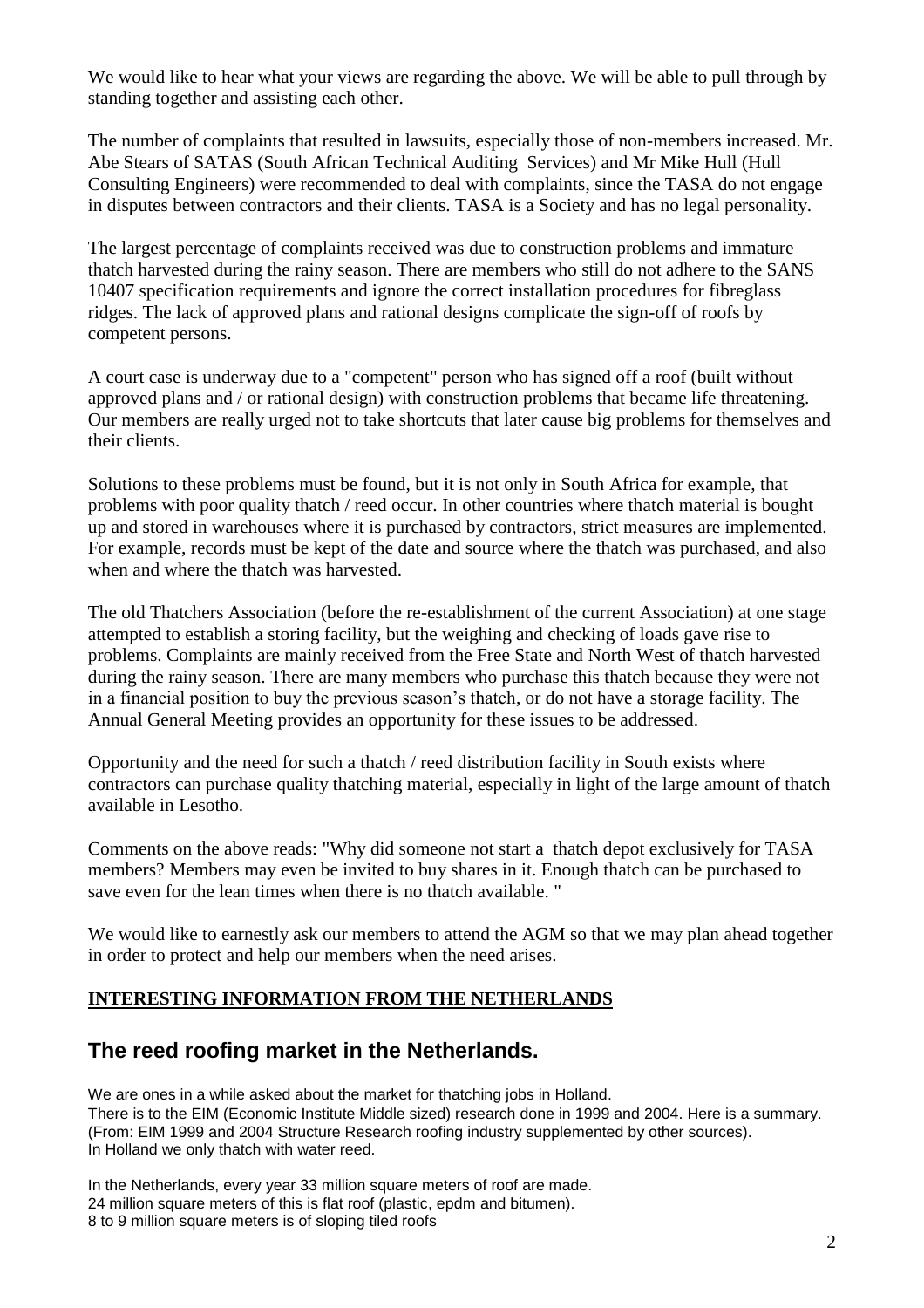Reed and slates are both good for only 350,000 square meters of (new) roof. In the years 1990 to 2000, 80,000 homes were built. Annual average In 2000 till 2008 there was less built, on average 60,000 homes per year. Today there are only 45.000 houses build (we are in a building recession in Holland)

For the production of the 350,000 square meters thatched roof (1999) 4 million reed bundles were needed. A survey in 2003 showed that 6.5 million bundles were processed in that year. So 2,5 million bundles (6,5-4)of reed have gone in re-thatching of exciting houses. In 2006, it grew to about 8 million and to 8.7 million reed bundles in 2007. The amount of thatching jobs done, grows over the years in the same proportion as the bundles of reed that are used. (Ie in 2007 700.000 square meters of thatched roof must have been made.)

In 1995, Netherlands has 1470 roofing companies. In 1999,1840 roofing companies. 700 of these companies (38%) do not specialize and create several types of roofs. 160 (9%) are pitched roofs with roof tiles 700 (38%) to make a flat roof, in particular with bitumen. In 1999 the Netherlands had 280 Thatching companies

(this is 15% of the total number of roofers companies).

The total turnover in the roofing industry in 1998 was 2.75 billion guilder  $(= 1.242$  million euro's). The total turnover of the thatching companies was only 3% of that amount, which is 38 million Euros. The average revenue per thatching company is 136,000 Euro (in the year 1998). 40 to 45% of these are materials (58.000, -) and 55 to 60% of this amount is salary (78.000, -). 7% of the turnover a thatching company achieves with other activities such as masonry and carpentry.

In 1999 the Netherlands had 280 thatching companies. The average company has 2.9 members of staff. There were 1999 745 thatchers working on the roof which spent 40 hours each week on the roof. 37% of revenue is derived from total new housing.

45% of sales come from new roofs on existing buildings and

18% of revenue comes from repair and maintenance.

81% of revenue comes from private homes for permanent residence. 19% of sales come from other objects (such as stables and barns, haystacks, business premises and holliday houses) 2% of sales were made abroad (mainly Germany and Belgium).

The Thatching industry has grown significantly between 1999 and the present. Look for this at the amount of processed bundles of reed: 4 million in 1999, 6.5 million in 2003, 8 million in 2006, 2007 and 2008, both 8.7 million bundles of reed.

the membership of the Federation of Thatchers as a society gives this same development. The number of members were in: 1997-183, 1999-200, 2008-255. The total number of thatching companies in Holland in: 1999-280, 2004-335, 2008-425. The number of full-time employees: 1999-665 (all Dutch) and in 2008-1480 (of which 1100 Dutch and 380 foreigners).

In 1997 we had two segments in the thatching market each about 50% of turnover:

1 - houses and other (business) most buildings in urban areas.

2 - farmhouses, farmers buildings with stables, barns and haystacks

these of course outside the urban areas and in the countryside.

There is added a 3rd segment after 1997 which is that of holliday homes, privately owned and in big developments for renting out to people on holidays.

We also had a slum in the thatched housing industry as a direct result from the credit crunch. In Holland we had more or less the same problems in the housing market as the USA. But because an owner cannot walk away from the house and the mortgage the slump in pricing was much slower, but also longer.

It is best when you calculate everything in bundles of reed 1999 we used more than 4 million bundles of reed = 400.000 square meters of thatch. 2003 we used more than  $6.5$  million bundles of reed  $= 650.000$  square meters of thatch. 2006 we used more than 8 million bundles of reed = 800.000 square meters of thatch. 2007 and 2008 we used more than 8.77 million bundles of reed = 870.000 square meters of thatch. this was the top.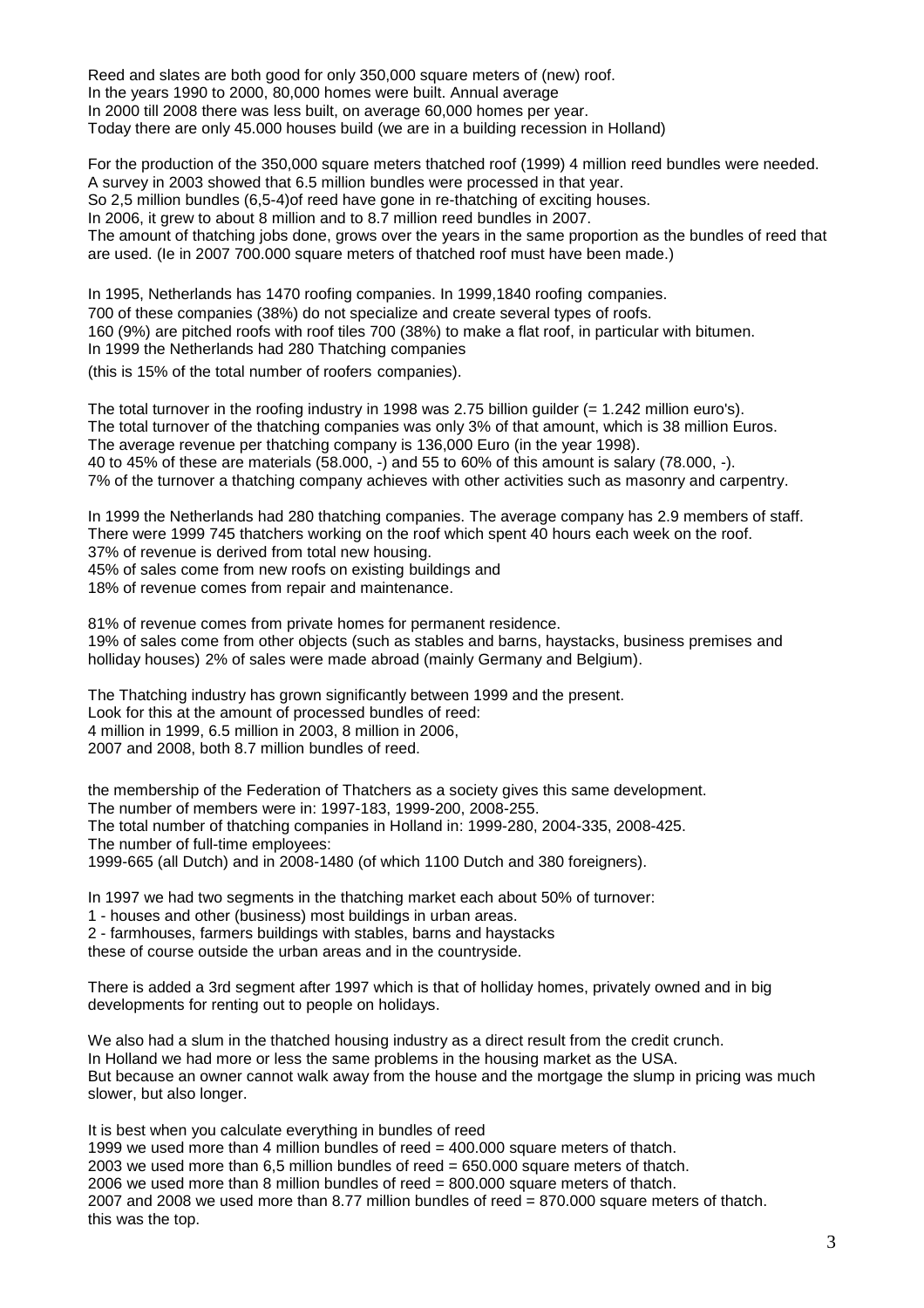2009 we used more than 8 million bundles of reed = 800.000 square meters of thatch. 2010 we used more than 7 million bundles of reed = 700.000 square meters of thatch. 2011 we used more than 7 million bundles of reed = 700.000 square meters of thatch. 2012 we used more than 5,8 million bundles of reed = 580.000 square meters of thatch. 2013 we used more than 6 million bundles of reed  $= 600.000$  square meters of thatch. 2014 We see the market for thatch is slowly getting better. We expect to use between 6 and 8 million bundles of reed to be used in Holland every year over the next 10 years. We expect a growth of 1,5% in 2014 and 5,5% in 2015, 16 and 17.

As of 2008, there are increasingly numbers of foreign thatchers returning to their country of origin. (there were at the top in Holland about 400 foreigners working as thatchers on the roof, often employed by Dutch thatching companies).

Because of this, the Dutch thatcher is until now not much affected in square meters by the crisis. But the prices paid for thatching jobs are not good as from 2009.

### **How many thatched houses are there in the Netherlands?**

There are no exact figures known. But we can make a comprehensive assessment.

First a calculation over the used bundles of reed: In 2008 there were 8 million bundles of reed used = 800,000 square meters of roof. An average house is  $\pm 200$  meters square meter roof area Then it is about  $800,000 / 200 = 4,000$  roofs a year. The average roof will last about 30 years.

#### **Then, in the Netherlands there are 30 x 4000 = 120,000 thatched houses (and numerous other side buildings).**

Or a calculation over de labour used: In 2008 there are in the Netherlands 400 thatching companies with an average of 3 thatchers on the roof. These thatchers make an average of 1500 square meters of thatched roof a year. Then it is about 400 x 3 x 1500 square meters of thatch which is 1,680,000 square meters of roof. An average building has  $\pm 200$  meters square meters of roof area. Then it is about 1,680,000 / 200 = 8400 roofs a year. The average roof is 30 years.

### **Then, in the Netherlands 30 x 84 00 = 252 000 thatched houses (and numerous outbuildings).**

One calculation seems too high, the other too low. As always the truth lies probably in the middle:

Then there are in the Netherlands  $(120,000 + 252,000)$  / 2 = 186,000 thatched houses (and numerous outbuildings). **So there are probably more than 150,000 Netherlands thatched houses.**

Henk Horlings Vakfederatie Rietdekkers (Last updated on 12-05-2014).

### **SURVEY IN SOUTH AFRICA**

The University of Stellenbosch, a few years ago sought a similar survey, but not enough information was obtained. This is perhaps something that the TASA can look at - if it is worthwhile.

Kind regards

Kosie Theunissen **NATIONAL CHAIRMAN**